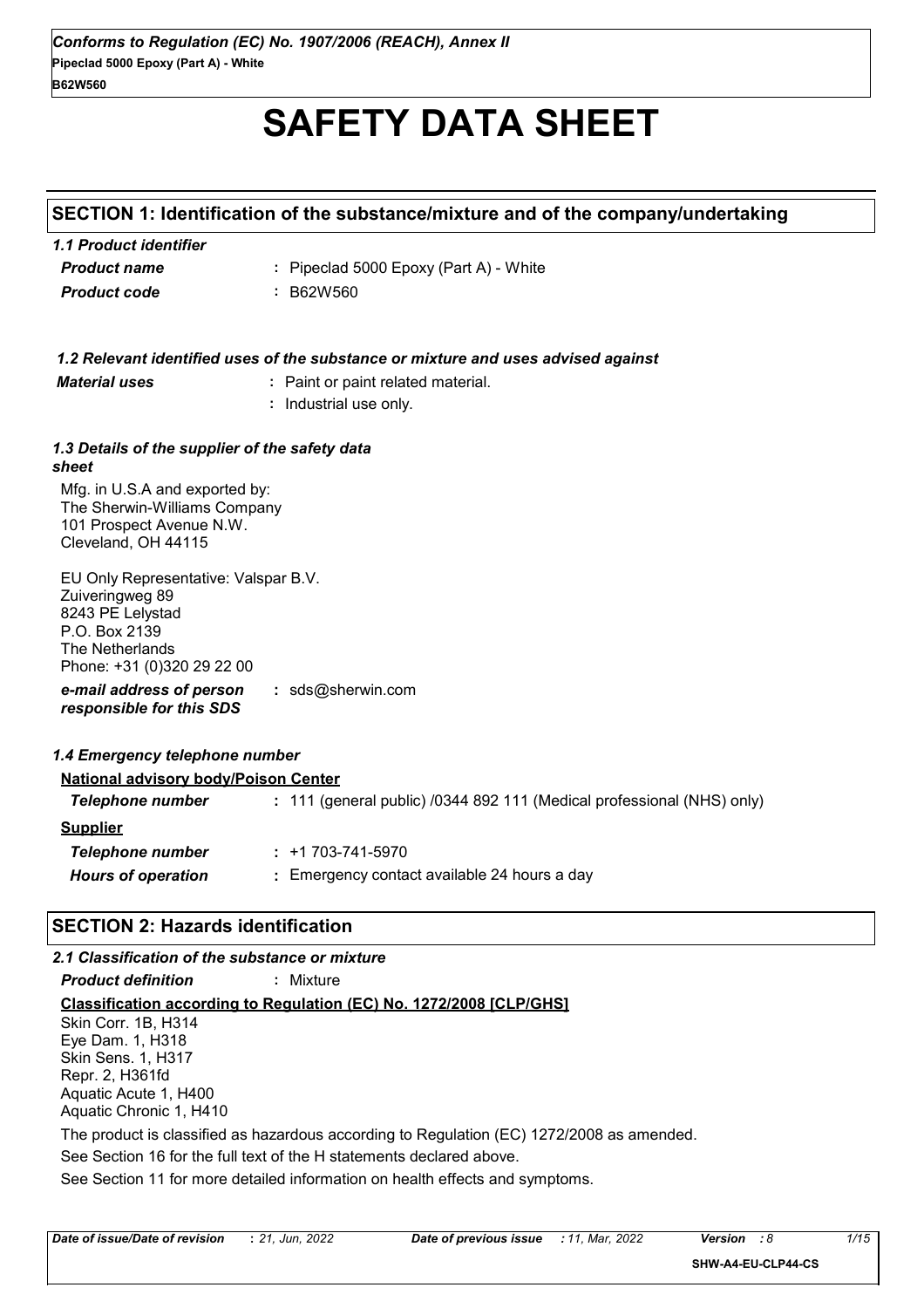### **SECTION 2: Hazards identification**

#### *2.2 Label elements*

| <b>Hazard pictograms</b>              |                                                                                                                                                                                                                                        |
|---------------------------------------|----------------------------------------------------------------------------------------------------------------------------------------------------------------------------------------------------------------------------------------|
| <b>Signal word</b>                    | Danger                                                                                                                                                                                                                                 |
| <b>Hazard statements</b>              | Causes severe skin burns and eye damage.<br>May cause an allergic skin reaction.<br>Suspected of damaging fertility. Suspected of damaging the unborn child.<br>Very toxic to aquatic life with long lasting effects.                  |
| <b>Precautionary statements</b>       |                                                                                                                                                                                                                                        |
| <b>Prevention</b>                     | : Wear protective gloves, protective clothing, eye protection, face protection, or<br>hearing protection. Avoid release to the environment.                                                                                            |
| <b>Response</b>                       | Collect spillage. IF INHALED: Immediately call a POISON CENTER or doctor. IF<br>SWALLOWED: Immediately call a POISON CENTER or doctor. IF ON SKIN (or<br>hair): Take off immediately all contaminated clothing. Rinse skin with water. |
| <b>Storage</b>                        | : Not applicable.                                                                                                                                                                                                                      |
| <b>Disposal</b>                       | Not applicable.                                                                                                                                                                                                                        |
| <b>Hazardous ingredients</b>          | Phenol, polymer with formaldehyde, glycidylether<br>4-Nonylphenol<br><b>Epoxy Polymer</b>                                                                                                                                              |
| <b>Supplemental label</b><br>elements | : Warning! Hazardous respirable droplets may be formed when sprayed. Do not<br>breathe spray or mist. FOR INDUSTRIAL USE ONLY                                                                                                          |
| <b>Special packaging requirements</b> |                                                                                                                                                                                                                                        |
| Not applicable.                       |                                                                                                                                                                                                                                        |
| 2.3 Other hazards                     |                                                                                                                                                                                                                                        |
|                                       | This mixture does not contain any substances that are assessed to be a PBT or a<br>vPvB.                                                                                                                                               |

| Other hazards which do       | : None known. |  |
|------------------------------|---------------|--|
| not result in classification |               |  |

## **SECTION 3: Composition/information on ingredients**

*3.2 Mixture* **:**

| <b>Product/ingredient</b><br>name                      | <b>Identifiers</b>                                                                       | %           | <b>Regulation (EC) No. 1272/2008 [CLP]</b>                                                                                                         | <b>Type</b> |
|--------------------------------------------------------|------------------------------------------------------------------------------------------|-------------|----------------------------------------------------------------------------------------------------------------------------------------------------|-------------|
| Phenol, polymer with<br>formaldehyde,<br>glycidylether | CAS: 28064-14-4                                                                          | $≥25 - ≤50$ | Skin Irrit. 2, H315<br>Eye Irrit. 2, H319<br>Skin Sens. 1, H317<br>Aquatic Chronic 2, H411                                                         | $[1]$       |
| 4-Nonylphenol                                          | EC: 284-325-5<br>CAS: 84852-15-3<br>Index: 601-053-00-8                                  | ≤10         | Acute Tox. 4, H302<br>Skin Corr. 1B, H314<br>Eye Dam. 1, H318<br>Repr. 2, H361fd<br>Aquatic Acute 1, H400 (M=10)<br>Aquatic Chronic 1, H410 (M=10) | [1] [5]     |
| Epoxy Polymer                                          | REACH #:<br>01-2119456619-26<br>$EC: 216-823-5$<br>CAS: 1675-54-3<br>Index: 603-073-00-2 | ≤10         | Skin Irrit. 2, H315<br>Eye Irrit. 2, H319<br>Skin Sens. 1, H317<br>Aquatic Chronic 2, H411                                                         | $[1]$       |
| Zinc Phosphate                                         | EC: 231-944-3<br>CAS: 7779-90-0                                                          | $\leq$ 3    | Aquatic Acute 1, H400 (M=1)<br>Aquatic Chronic 1, H410 (M=1)                                                                                       | $[1]$       |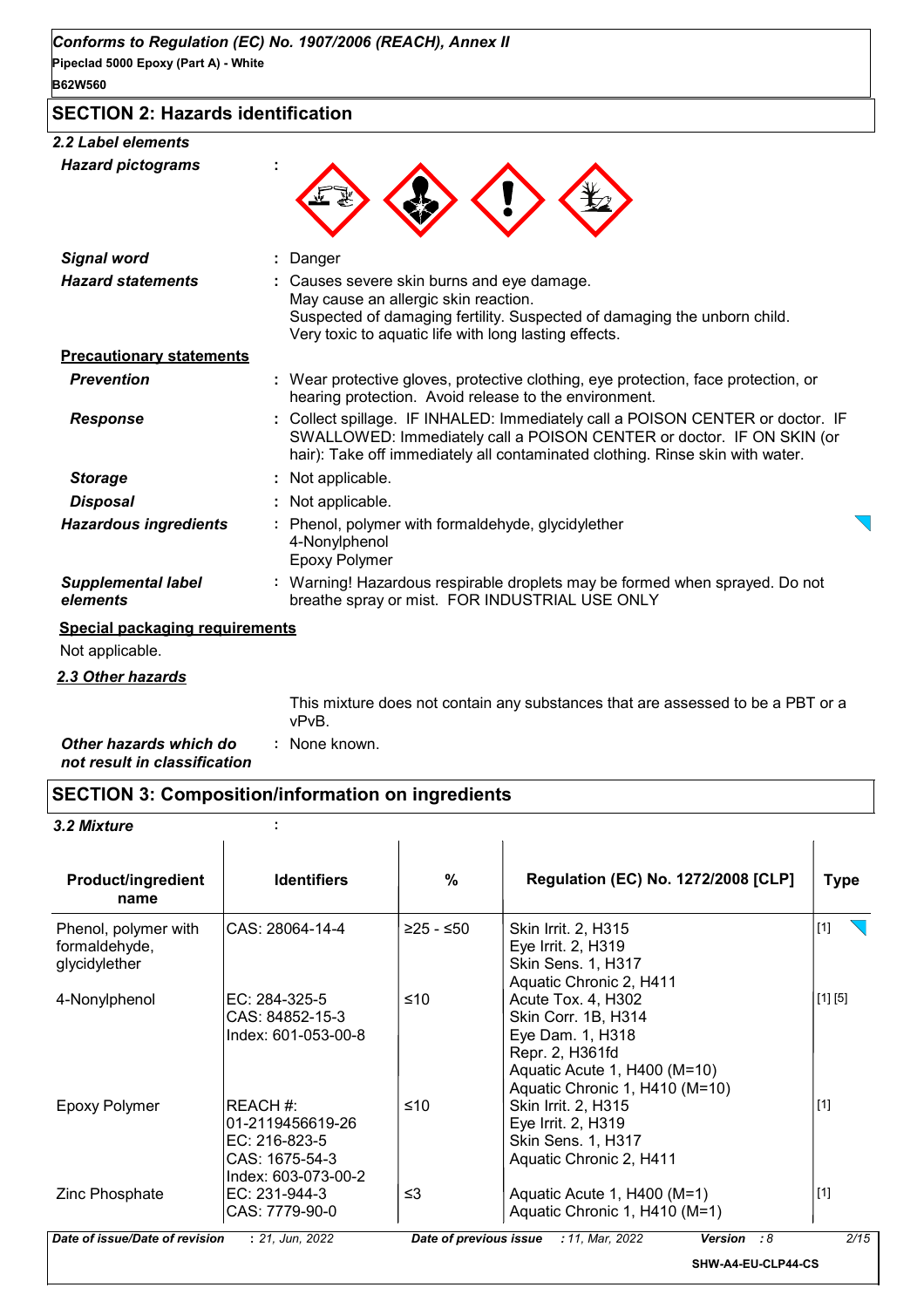#### **Pipeclad 5000 Epoxy (Part A) - White** *Conforms to Regulation (EC) No. 1907/2006 (REACH), Annex II*

#### **B62W560**

#### **SECTION 3: Composition/information on ingredients**

|                    | Index: 030-011-00-6               |    |                                                                         |       |
|--------------------|-----------------------------------|----|-------------------------------------------------------------------------|-------|
| Organosilane Ester | REACH #:                          | ≤3 | Eye Dam. 1, H318                                                        | $[1]$ |
|                    | 01-2119513212-58<br>EC: 219-784-2 |    |                                                                         |       |
|                    | CAS: 2530-83-8                    |    |                                                                         |       |
| Zinc Oxide         | REACH #:                          | ≤3 | Aquatic Acute 1, H400 (M=1)                                             | $[1]$ |
|                    | 01-2119463881-32                  |    | Aquatic Chronic 1, H410 (M=1)                                           |       |
|                    | EC: $215-222-5$<br>CAS: 1314-13-2 |    |                                                                         |       |
|                    | Index: 030-013-00-7               |    |                                                                         |       |
| Phenol, 2-nonyl-,  | EC: $294-048-1$                   | <1 | Acute Tox. 4, H302                                                      | $[1]$ |
| branched           | CAS: 91672-41-2                   |    | Skin Corr. 1B, H314                                                     |       |
|                    |                                   |    | Eye Dam. 1, H318<br>Repr. 2, H361                                       |       |
|                    |                                   |    | Aquatic Acute 1, H400 (M=1)                                             |       |
|                    |                                   |    | Aquatic Chronic 1, H410 (M=1)                                           |       |
|                    |                                   |    | See Section 16 for the full text of the H<br>statements declared above. |       |
|                    |                                   |    |                                                                         |       |

There are no additional ingredients present which, within the current knowledge of the supplier and in the concentrations applicable, are classified as hazardous to health or the environment, are PBTs or vPvBs or have been assigned a workplace exposure limit and hence require reporting in this section.

Type

[1] Substance classified with a health or environmental hazard

[2] Substance with a workplace exposure limit

[3] Substance meets the criteria for PBT according to Regulation (EC) No. 1907/2006, Annex XIII

[4] Substance meets the criteria for vPvB according to Regulation (EC) No. 1907/2006, Annex XIII

[5] Substance of equivalent concern

[6] Additional disclosure due to company policy

Occupational exposure limits, if available, are listed in Section 8.

#### **SECTION 4: First aid measures**

#### *4.1 Description of first aid measures*

| <b>General</b>                    | : In all cases of doubt, or when symptoms persist, seek medical attention. Never give<br>anything by mouth to an unconscious person. If unconscious, place in recovery<br>position and seek medical advice.                                                                                                                                                                                                     |
|-----------------------------------|-----------------------------------------------------------------------------------------------------------------------------------------------------------------------------------------------------------------------------------------------------------------------------------------------------------------------------------------------------------------------------------------------------------------|
| Eye contact                       | : Check for and remove any contact lenses. Immediately flush eyes with running<br>water for at least 15 minutes, keeping eyelids open. Seek immediate medical<br>attention.                                                                                                                                                                                                                                     |
| <b>Inhalation</b>                 | : Remove to fresh air. Keep person warm and at rest. If not breathing, if breathing is<br>irregular or if respiratory arrest occurs, provide artificial respiration or oxygen by<br>trained personnel.                                                                                                                                                                                                          |
| <b>Skin contact</b>               | : Remove contaminated clothing and shoes. Wash skin thoroughly with soap and<br>water or use recognized skin cleanser. Do NOT use solvents or thinners.                                                                                                                                                                                                                                                         |
| <b>Ingestion</b>                  | : If swallowed, seek medical advice immediately and show this container or label.<br>Keep person warm and at rest. Do NOT induce vomiting.                                                                                                                                                                                                                                                                      |
| <b>Protection of first-aiders</b> | : No action shall be taken involving any personal risk or without suitable training. If it<br>is suspected that fumes are still present, the rescuer should wear an appropriate<br>mask or self-contained breathing apparatus. It may be dangerous to the person<br>providing aid to give mouth-to-mouth resuscitation. Wash contaminated clothing<br>thoroughly with water before removing it, or wear gloves. |

#### *4.2 Most important symptoms and effects, both acute and delayed*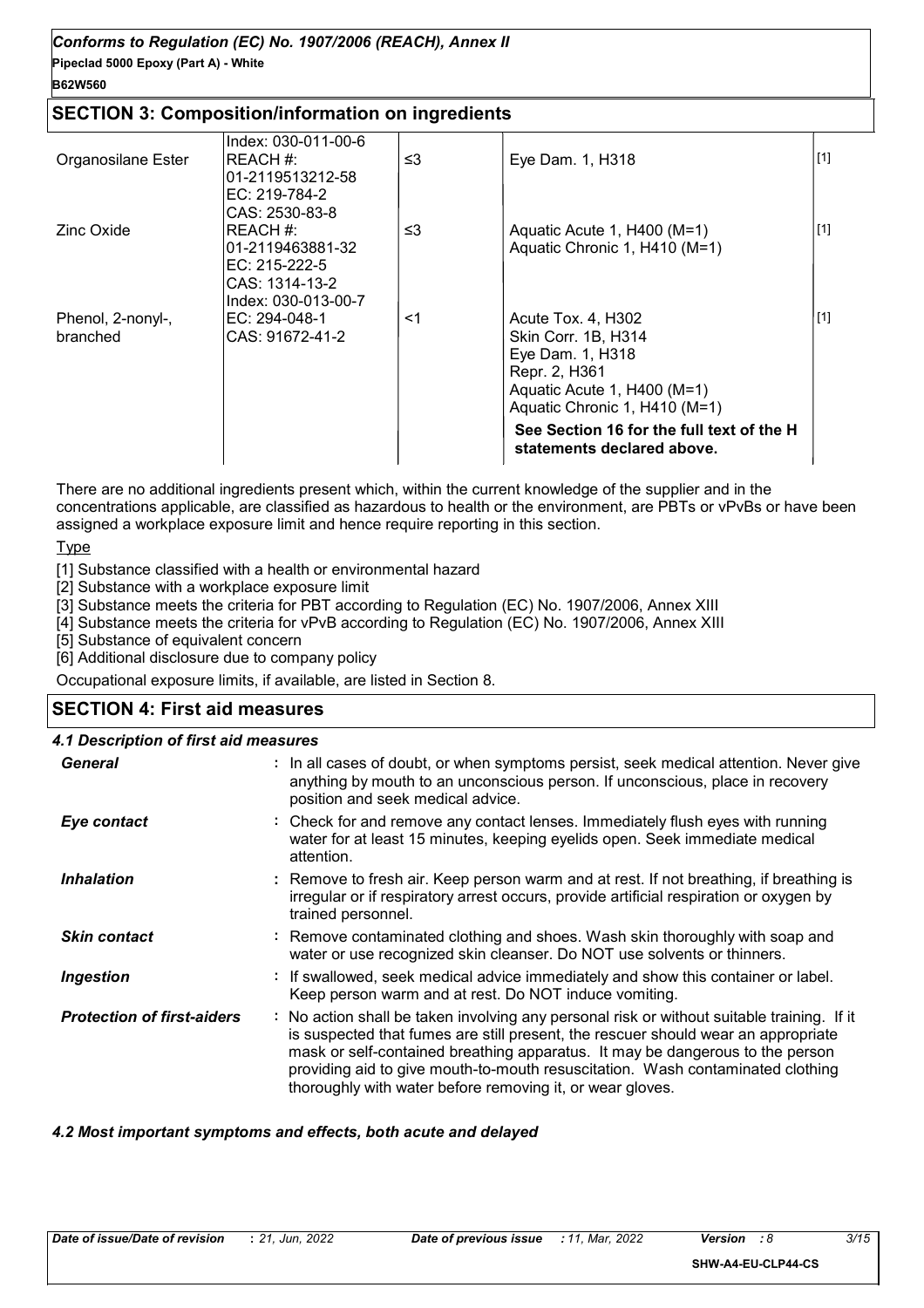#### **B62W560**

#### **SECTION 4: First aid measures**

There are no data available on the mixture itself. Procedure used to derive the classification according to Regulation (EC) No. 1272/2008 [CLP/GHS]. See Sections 2 and 3 for details.

Exposure to component solvent vapor concentrations in excess of the stated occupational exposure limit may result in adverse health effects such as mucous membrane and respiratory system irritation and adverse effects on the kidneys, liver and central nervous system. Symptoms and signs include headache, dizziness, fatigue, muscular weakness, drowsiness and, in extreme cases, loss of consciousness.

Solvents may cause some of the above effects by absorption through the skin. Repeated or prolonged contact with the mixture may cause removal of natural fat from the skin, resulting in non-allergic contact dermatitis and absorption through the skin.

If splashed in the eyes, the liquid may cause irritation and reversible damage.

Ingestion may cause nausea, diarrhea and vomiting.

This takes into account, where known, delayed and immediate effects and also chronic effects of components from short-term and long-term exposure by oral, inhalation and dermal routes of exposure and eye contact.

Contains bis-[4-(2,3-epoxipropoxi)phenyl]propane. May produce an allergic reaction.

#### *4.3 Indication of any immediate medical attention and special treatment needed*

| <b>Notes to physician</b>  | : Treat symptomatically. Contact poison treatment specialist immediately if large<br>quantities have been ingested or inhaled. |
|----------------------------|--------------------------------------------------------------------------------------------------------------------------------|
| <b>Specific treatments</b> | No specific treatment.                                                                                                         |

See toxicological information (Section 11)

| <b>SECTION 5: Firefighting measures</b>                  |                                                                                                                                                  |  |
|----------------------------------------------------------|--------------------------------------------------------------------------------------------------------------------------------------------------|--|
| 5.1 Extinguishing media                                  |                                                                                                                                                  |  |
| <b>Suitable extinguishing</b><br>media                   | : Recommended: alcohol-resistant foam, carbon dioxide, powders.                                                                                  |  |
| <b>Unsuitable extinguishing</b><br>media                 | : Do not use water jet.                                                                                                                          |  |
|                                                          | 5.2 Special hazards arising from the substance or mixture                                                                                        |  |
| <b>Hazards from the</b><br>substance or mixture          | : Fire will produce dense black smoke. Exposure to decomposition products may<br>cause a health hazard.                                          |  |
| <b>Hazardous combustion</b><br>products                  | : Decomposition products may include the following materials: carbon monoxide,<br>carbon dioxide, smoke, oxides of nitrogen.                     |  |
| 5.3 Advice for firefighters                              |                                                                                                                                                  |  |
| <b>Special protective actions</b><br>for fire-fighters   | : Cool closed containers exposed to fire with water. Do not release runoff from fire to<br>drains or watercourses.                               |  |
| <b>Special protective</b><br>equipment for fire-fighters | : Fire-fighters should wear positive pressure self-contained breathing apparatus<br>(SCBA) and full turnout gear.                                |  |
| <b>SECTION 6: Accidental release measures</b>            |                                                                                                                                                  |  |
|                                                          | 6.1 Personal precautions, protective equipment and emergency procedures                                                                          |  |
| For non-emergency<br>personnel                           | : Exclude sources of ignition and ventilate the area. Avoid breathing vapor or mist.<br>Refer to protective measures listed in sections 7 and 8. |  |
|                                                          | Keep unnecessary and unprotected personnel from entering.                                                                                        |  |
|                                                          | ورودها والمناقص وبالمفارض والمتاري والفارط والمتارين والمستردد والمستحدث والمتاري المستال والمتحدث والمتناور                                     |  |

*For emergency responders* : If specialized clothing is required to deal with the spillage, take note of any information in Section 8 on suitable and unsuitable materials. See also the information in "For non-emergency personnel".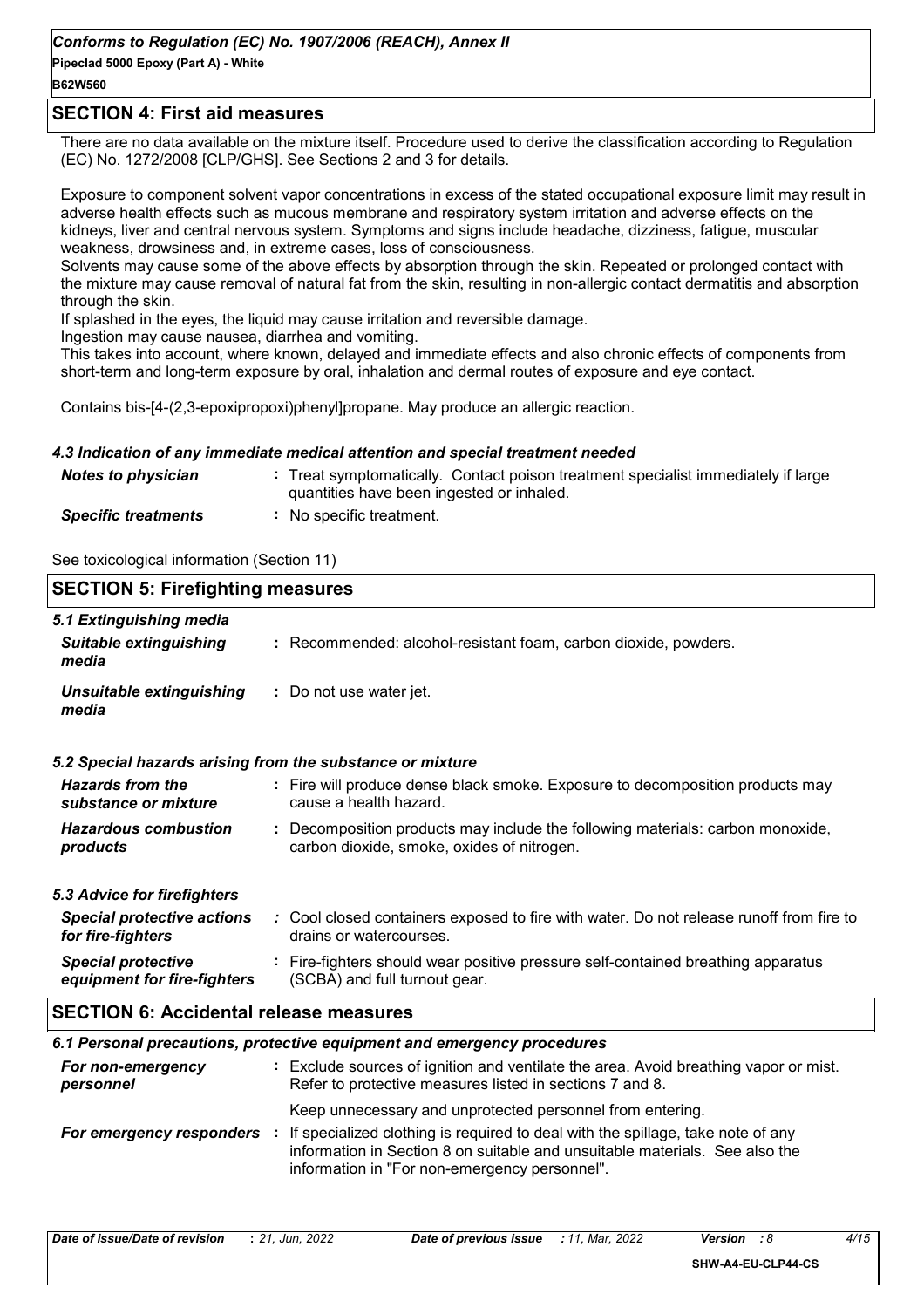#### **SECTION 6: Accidental release measures**

| <b>6.2 Environmental</b><br>precautions                         | : Do not allow to enter drains or watercourses. If the product contaminates lakes,<br>rivers, or sewers, inform the appropriate authorities in accordance with local<br>regulations.                                                                                               |
|-----------------------------------------------------------------|------------------------------------------------------------------------------------------------------------------------------------------------------------------------------------------------------------------------------------------------------------------------------------|
| 6.3 Methods and materials<br>for containment and<br>cleaning up | : Contain and collect spillage with non-combustible, absorbent material e.g. sand,<br>earth, vermiculite or diatomaceous earth and place in container for disposal<br>according to local regulations (see Section 13). Preferably clean with a detergent.<br>Avoid using solvents. |
| 6.4 Reference to other<br>sections                              | : See Section 1 for emergency contact information.<br>See Section 8 for information on appropriate personal protective equipment.<br>See Section 13 for additional waste treatment information.                                                                                    |

#### **SECTION 7: Handling and storage**

The information in this section contains generic advice and guidance. The list of Identified Uses in Section 1 should be consulted for any available use-specific information provided in the Exposure Scenario(s).

| : Prevent the creation of flammable or explosive concentrations of vapors in air and<br>avoid vapor concentrations higher than the occupational exposure limits.<br>In addition, the product should only be used in areas from which all naked lights and<br>other sources of ignition have been excluded. Electrical equipment should be<br>protected to the appropriate standard.<br>Mixture may charge electrostatically: always use earthing leads when transferring<br>from one container to another.<br>Operators should wear antistatic footwear and clothing and floors should be of the<br>conducting type.<br>Keep away from heat, sparks and flame. No sparking tools should be used.<br>Avoid contact with skin and eyes. Avoid the inhalation of dust, particulates, spray or<br>mist arising from the application of this mixture. Avoid inhalation of dust from<br>sanding.<br>Eating, drinking and smoking should be prohibited in areas where this material is<br>handled, stored and processed.<br>Put on appropriate personal protective equipment (see Section 8).<br>Never use pressure to empty. Container is not a pressure vessel.<br>Always keep in containers made from the same material as the original one.<br>Comply with the health and safety at work laws.<br>Do not allow to enter drains or watercourses.<br>Information on fire and explosion protection<br>Vapors are heavier than air and may spread along floors. Vapors may form<br>explosive mixtures with air.<br>When operators, whether spraying or not, have to work inside the spray booth,<br>ventilation is unlikely to be sufficient to control particulates and solvent vapors in all<br>cases. In such circumstances, they should wear a compressed-air-fed respirator<br>during the spraying process and until the particulate and solvent vapor<br>concentrations have fallen below the exposure limits. |
|---------------------------------------------------------------------------------------------------------------------------------------------------------------------------------------------------------------------------------------------------------------------------------------------------------------------------------------------------------------------------------------------------------------------------------------------------------------------------------------------------------------------------------------------------------------------------------------------------------------------------------------------------------------------------------------------------------------------------------------------------------------------------------------------------------------------------------------------------------------------------------------------------------------------------------------------------------------------------------------------------------------------------------------------------------------------------------------------------------------------------------------------------------------------------------------------------------------------------------------------------------------------------------------------------------------------------------------------------------------------------------------------------------------------------------------------------------------------------------------------------------------------------------------------------------------------------------------------------------------------------------------------------------------------------------------------------------------------------------------------------------------------------------------------------------------------------------------------------------------------------------------------------------------|
| : Store in accordance with local regulations.<br>Notes on joint storage<br>Keep away from: oxidizing agents, strong alkalis, strong acids.<br>Additional information on storage conditions<br>Observe label precautions. Store in a dry, cool and well-ventilated area. Keep away<br>from heat and direct sunlight. Keep away from sources of ignition. No smoking.<br>Prevent unauthorized access. Containers that have been opened must be carefully<br>resealed and kept upright to prevent leakage.<br>Contaminated absorbent material may pose the same hazard as the spilled product.                                                                                                                                                                                                                                                                                                                                                                                                                                                                                                                                                                                                                                                                                                                                                                                                                                                                                                                                                                                                                                                                                                                                                                                                                                                                                                                   |
|                                                                                                                                                                                                                                                                                                                                                                                                                                                                                                                                                                                                                                                                                                                                                                                                                                                                                                                                                                                                                                                                                                                                                                                                                                                                                                                                                                                                                                                                                                                                                                                                                                                                                                                                                                                                                                                                                                               |

#### *7.3 Specific end use(s)*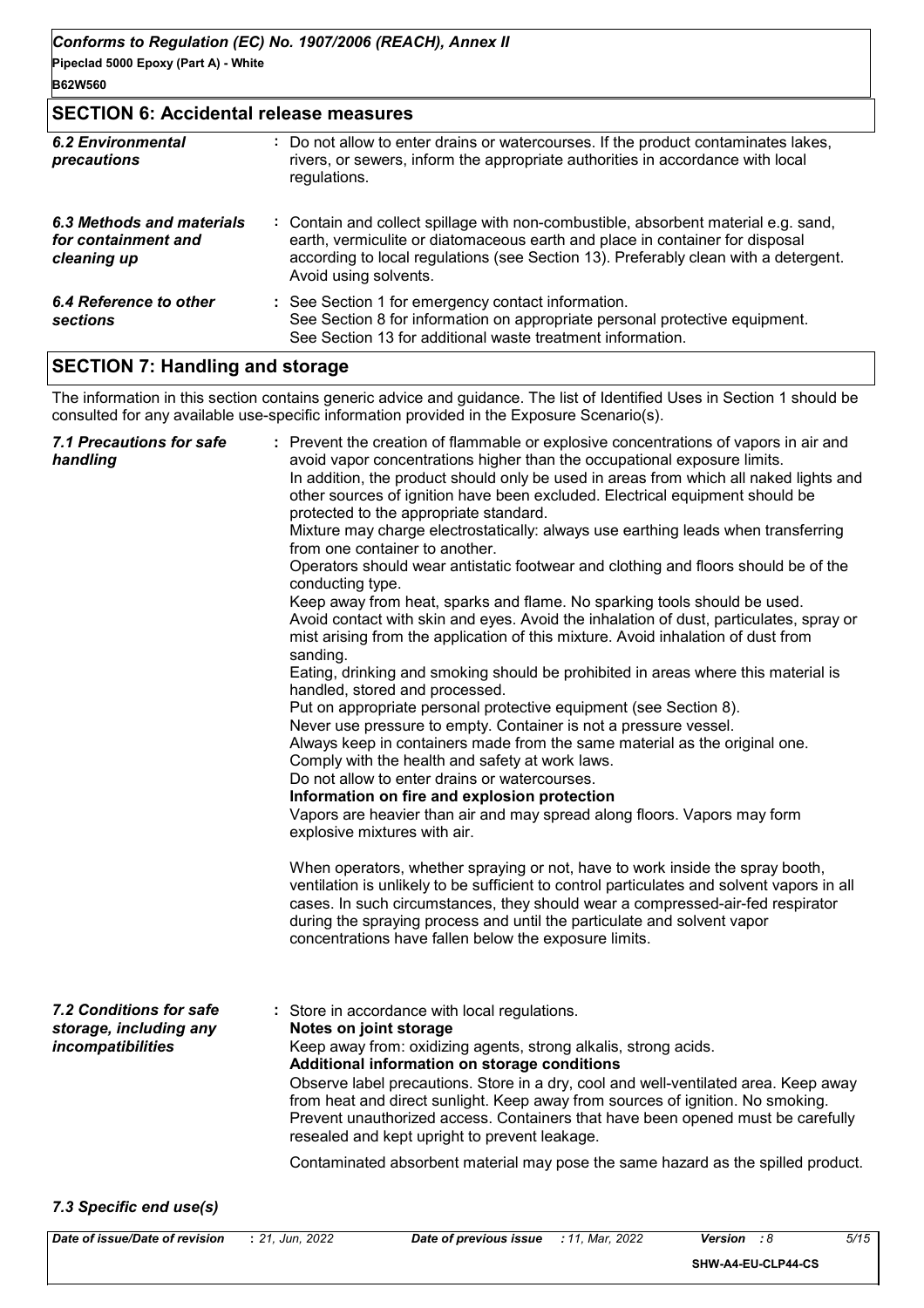**Pipeclad 5000 Epoxy (Part A) - White B62W560**

#### **SECTION 7: Handling and storage**

| <b>Recommendations</b>     | : Not available. |
|----------------------------|------------------|
| Industrial sector specific | : Not available. |
| solutions                  |                  |

Good housekeeping standards, regular safe removal of waste materials and regular maintenance of spray booth filters will minimise the risks of spontaneous combustion and other fire hazards.

*Before use of this material please refer to the Exposure Scenario(s) if attached for the specific end use, control measures and additional PPE considerations.*

#### **SECTION 8: Exposure controls/personal protection**

The information in this section contains generic advice and guidance. The list of Identified Uses in Section 1 should be consulted for any available use-specific information provided in the Exposure Scenario(s).

#### *8.1 Control parameters*

#### **Occupational exposure limits**

No exposure limit value known.

| <b>Recommended monitoring</b><br>procedures | : If this product contains ingredients with exposure limits, personal, workplace<br>atmosphere or biological monitoring may be required to determine the effectiveness<br>of the ventilation or other control measures and/or the necessity to use respiratory<br>protective equipment. Reference should be made to monitoring standards, such as<br>the following: European Standard EN 689 (Workplace atmospheres - Guidance for<br>the assessment of exposure by inhalation to chemical agents for comparison with<br>limit values and measurement strategy) European Standard EN 14042 (Workplace<br>atmospheres - Guide for the application and use of procedures for the assessment<br>of exposure to chemical and biological agents) European Standard EN 482<br>(Workplace atmospheres - General requirements for the performance of procedures<br>for the measurement of chemical agents) Reference to national guidance<br>documents for methods for the determination of hazardous substances will also be<br>required. |
|---------------------------------------------|------------------------------------------------------------------------------------------------------------------------------------------------------------------------------------------------------------------------------------------------------------------------------------------------------------------------------------------------------------------------------------------------------------------------------------------------------------------------------------------------------------------------------------------------------------------------------------------------------------------------------------------------------------------------------------------------------------------------------------------------------------------------------------------------------------------------------------------------------------------------------------------------------------------------------------------------------------------------------------------------------------------------------------|
|---------------------------------------------|------------------------------------------------------------------------------------------------------------------------------------------------------------------------------------------------------------------------------------------------------------------------------------------------------------------------------------------------------------------------------------------------------------------------------------------------------------------------------------------------------------------------------------------------------------------------------------------------------------------------------------------------------------------------------------------------------------------------------------------------------------------------------------------------------------------------------------------------------------------------------------------------------------------------------------------------------------------------------------------------------------------------------------|

**:** Regular monitoring of all work areas should be carried out at all times, including areas that may not be equally ventilated.

#### **DNELs/DMELs**

| Product/ingredient name | Type        | <b>Exposure</b>         | Value                            | <b>Population</b> | <b>Effects</b> |
|-------------------------|-------------|-------------------------|----------------------------------|-------------------|----------------|
| Organosilane Ester      | <b>DNEL</b> | Long term<br>Inhalation | $ 70.5 \text{ mg/m}^3 $ Workers  |                   | Systemic       |
|                         | <b>DNEL</b> | Long term Dermal        | $10 \frac{\text{mg}}{\text{kg}}$ | <b>Workers</b>    | Systemic       |
| Zinc Oxide              | <b>DNEL</b> | Long term Dermal        | $83 \text{ mg/kg}$<br>bw/day     | <b>IWorkers</b>   | Systemic       |
|                         | <b>DNEL</b> | Long term<br>Inhalation | $5 \text{ mg/m}^3$               | <b>Workers</b>    | Systemic       |

#### **PNECs**

No PNECs available.

| <b>8.2 Exposure controls</b>        |                                                                                                                                                                                                                                                                                                                            |
|-------------------------------------|----------------------------------------------------------------------------------------------------------------------------------------------------------------------------------------------------------------------------------------------------------------------------------------------------------------------------|
| Appropriate engineering<br>controls | : Provide adequate ventilation. Where reasonably practicable, this should be<br>achieved by the use of local exhaust ventilation and good general extraction. If<br>these are not sufficient to maintain concentrations of particulates and solvent vapors<br>below the OEL, suitable respiratory protection must be worn. |
|                                     | : Users are advised to consider national Occupational Exposure Limits or other                                                                                                                                                                                                                                             |

equivalent values.

#### **Individual protection measures**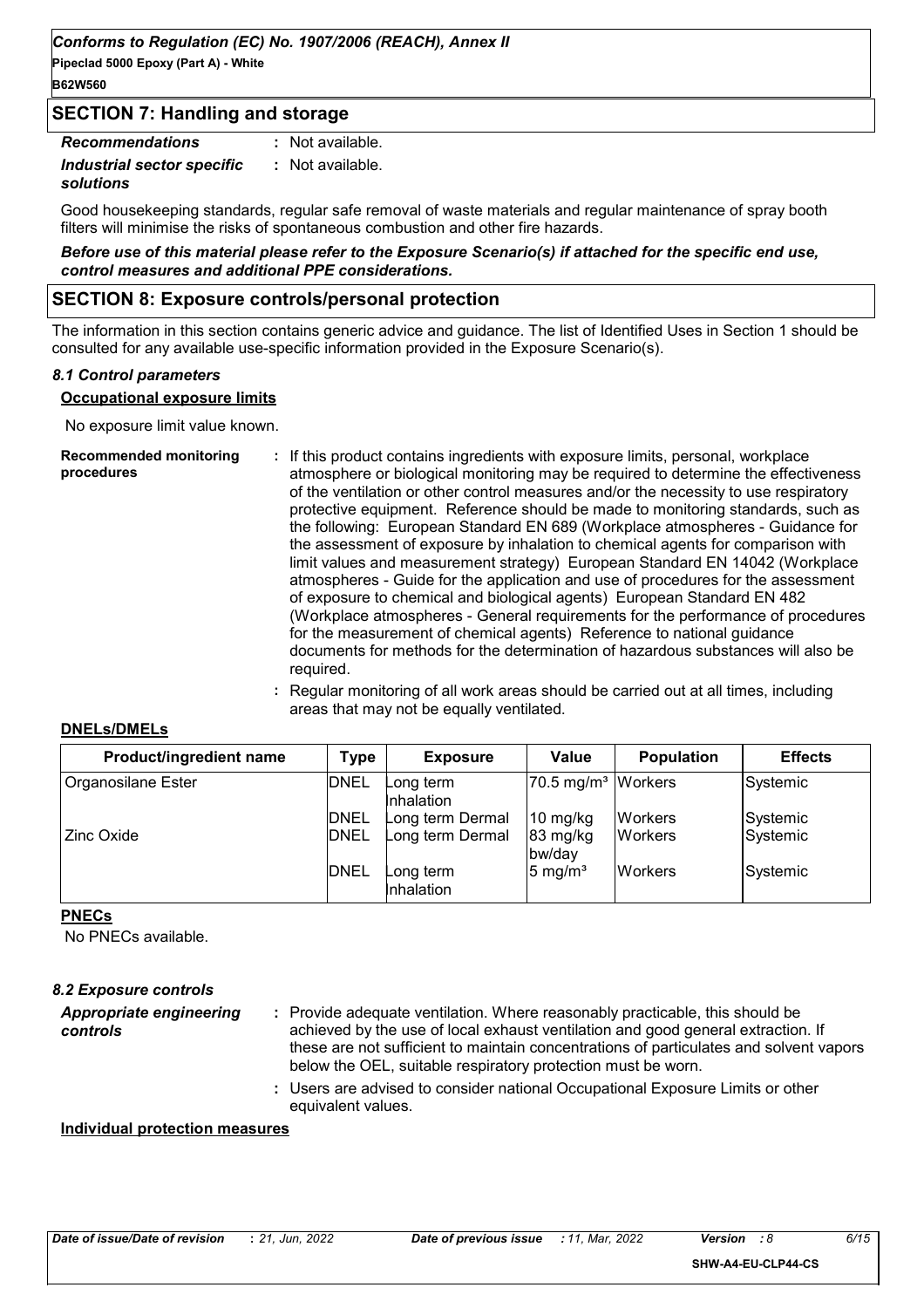#### **SECTION 8: Exposure controls/personal protection**

| <b>Hygiene measures</b>                   | : Wash hands, forearms and face thoroughly after handling chemical products, before<br>eating, smoking and using the lavatory and at the end of the working period.<br>Appropriate techniques should be used to remove potentially contaminated clothing.<br>Contaminated work clothing should not be allowed out of the workplace. Wash<br>contaminated clothing before reusing. Ensure that eyewash stations and safety<br>showers are close to the workstation location.                                                                                                                                                                                                                                                                                                                                                                                                                                                                                                                                                                                            |
|-------------------------------------------|------------------------------------------------------------------------------------------------------------------------------------------------------------------------------------------------------------------------------------------------------------------------------------------------------------------------------------------------------------------------------------------------------------------------------------------------------------------------------------------------------------------------------------------------------------------------------------------------------------------------------------------------------------------------------------------------------------------------------------------------------------------------------------------------------------------------------------------------------------------------------------------------------------------------------------------------------------------------------------------------------------------------------------------------------------------------|
| <b>Eye/face protection</b>                | : Use safety eyewear designed to protect against splash of liquids.                                                                                                                                                                                                                                                                                                                                                                                                                                                                                                                                                                                                                                                                                                                                                                                                                                                                                                                                                                                                    |
| <b>Skin protection</b>                    |                                                                                                                                                                                                                                                                                                                                                                                                                                                                                                                                                                                                                                                                                                                                                                                                                                                                                                                                                                                                                                                                        |
| <b>Hand protection</b>                    | : Wear suitable gloves tested to EN374.                                                                                                                                                                                                                                                                                                                                                                                                                                                                                                                                                                                                                                                                                                                                                                                                                                                                                                                                                                                                                                |
| <b>Gloves</b>                             | : Gloves for short term exposure/splash protection (less than 10 min.): Nitrile>0.12<br>mm<br>Gloves for splash protection need to be changed immediately when in contact with<br>chemicals.<br>Gloves for repeated or prolonged exposure (breakthrough time > 240 min.)<br>When the hazardous ingredients in Section 3 contain any of the following: Aromatic<br>solvents (Xylene, Toluene) or Aliphatic solvents or Mineral Oil use: Polyvinyl alcohol<br>(PVA) gloves 0.2-0.3 mm<br>Otherwise use: Butyl gloves > 0.3 mm<br>For long term exposure or spills (breakthrough time >480 min.): Use PE laminated<br>gloves as under gloves<br>Due to many conditions (e.g. temperature, abrasion) the practical usage of a<br>chemical protective glove in practice may be much shorter than the permeation time<br>determined through testing.<br>The recommendation for the type or types of glove to use when handling this<br>product is based on information from the following source: Solvent resin<br>manufacturers and European Solvents Industry Group (ESIG) |
|                                           | There is no one glove material or combination of materials that will give unlimited<br>resistance to any individual or combination of chemicals.<br>The breakthrough time must be greater than the end use time of the product.<br>The instructions and information provided by the glove manufacturer on use,<br>storage, maintenance and replacement must be followed.<br>Gloves should be replaced regularly and if there is any sign of damage to the glove<br>material.<br>Always ensure that gloves are free from defects and that they are stored and used<br>correctly.<br>The performance or effectiveness of the glove may be reduced by physical/chemical<br>damage and poor maintenance.<br>Barrier creams may help to protect the exposed areas of the skin but should not be<br>applied once exposure has occurred.<br>The user must check that the final choice of type of glove selected for handling this<br>product is the most appropriate and takes into account the particular conditions of<br>use, as included in the user's risk assessment.   |
| <b>Body protection</b>                    | : Personnel should wear antistatic clothing made of natural fibers or of high-<br>temperature-resistant synthetic fibers.                                                                                                                                                                                                                                                                                                                                                                                                                                                                                                                                                                                                                                                                                                                                                                                                                                                                                                                                              |
|                                           | : Personal protective equipment for the body should be selected based on the task<br>being performed and the risks involved and should be approved by a specialist<br>before handling this product.                                                                                                                                                                                                                                                                                                                                                                                                                                                                                                                                                                                                                                                                                                                                                                                                                                                                    |
| <b>Other skin protection</b>              | : Appropriate footwear and any additional skin protection measures should be<br>selected based on the task being performed and the risks involved and should be<br>approved by a specialist before handling this product.                                                                                                                                                                                                                                                                                                                                                                                                                                                                                                                                                                                                                                                                                                                                                                                                                                              |
| <b>Respiratory protection</b>             | : Application methods:<br>Brush or roller. Approved/certified respirator with organic vapor cartridge. Filter type:<br>A2 P2 (EN14387).<br>Manual spraying. Use a properly fitted, air-purifying or air-fed respirator complying<br>with an approved standard if a risk assessment indicates this is necessary.                                                                                                                                                                                                                                                                                                                                                                                                                                                                                                                                                                                                                                                                                                                                                        |
| <b>Environmental exposure</b><br>controls | : Do not allow to enter drains or watercourses.                                                                                                                                                                                                                                                                                                                                                                                                                                                                                                                                                                                                                                                                                                                                                                                                                                                                                                                                                                                                                        |

**SHW-A4-EU-CLP44-CS**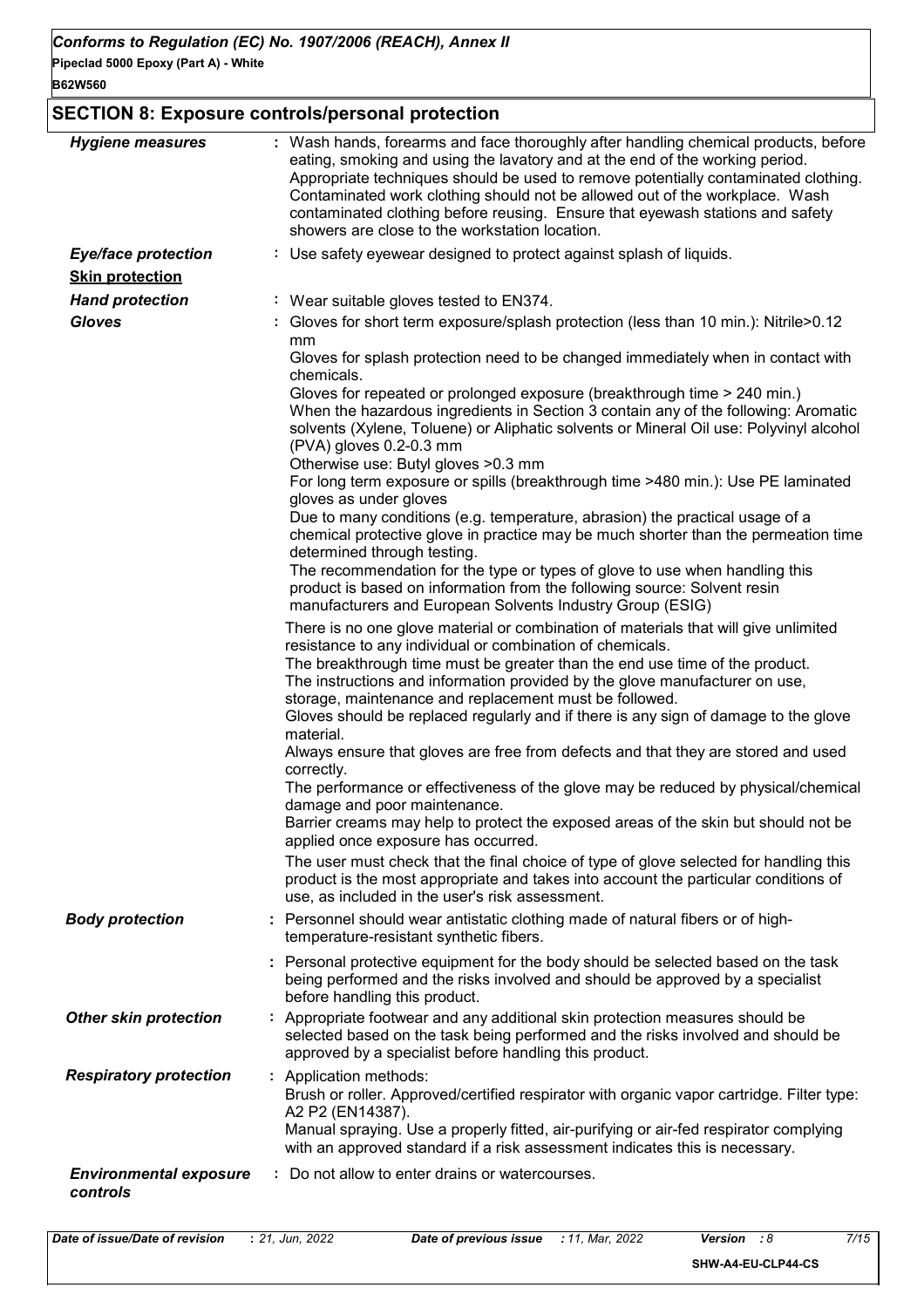#### **SECTION 8: Exposure controls/personal protection**

*Before use of this material please refer to the Exposure Scenario(s) if attached for the specific end use, control measures and additional PPE considerations. The information contained in this safety data sheet does not constitute the user's own assessment of workplace risks, as required by other health and safety legislation. The provisions of the national health and safety at work regulations apply to the use of this product at work.*

#### **SECTION 9: Physical and chemical properties**

The conditions of measurement of all properties are at standard temperature and pressure unless otherwise indicated.

#### *9.1 Information on basic physical and chemical properties*

| <b>Appearance</b>                                      |                                                                                                  |
|--------------------------------------------------------|--------------------------------------------------------------------------------------------------|
| <b>Physical state</b>                                  | : Liquid.                                                                                        |
| Color                                                  | : Not available.                                                                                 |
| Odor                                                   | : Solvent.                                                                                       |
| <b>Odor threshold</b>                                  | : Not Available (Not Tested).                                                                    |
| рH                                                     | : Not applicable.                                                                                |
| <b>Melting point/freezing point</b>                    | : Not relevant/applicable due to nature of the product.                                          |
| Initial boiling point and<br>boiling range             | : Not relevant/applicable due to nature of the product.                                          |
| <b>Flash point</b>                                     | : Closed cup: 94°C [Pensky-Martens Closed Cup]                                                   |
| <b>Evaporation rate</b>                                | : Not relevant/applicable due to nature of the product.                                          |
| <b>Flammability (solid, gas)</b>                       | : Not relevant/applicable due to nature of the product.                                          |
| <b>Upper/lower flammability or</b><br>explosive limits | : Not relevant/applicable due to nature of the product.                                          |
| <b>Vapor pressure</b>                                  | : Not available.                                                                                 |
| Vapor density                                          | : Not relevant/applicable due to nature of the product.                                          |
| <b>Relative density</b>                                | : 1.55                                                                                           |
| Solubility(ies)                                        | : Not relevant/applicable due to nature of the product.                                          |
| water                                                  | <b>Partition coefficient: n-octanol/</b> : Not relevant/applicable due to nature of the product. |
| <b>Auto-ignition temperature</b>                       | : Not relevant/applicable due to nature of the product.                                          |
| <b>Decomposition temperature</b>                       | : Not relevant/applicable due to nature of the product.                                          |
| <b>Viscosity</b>                                       | : Kinematic (40°C): >20.5 mm <sup>2</sup> /s                                                     |
| <b>Explosive properties</b>                            | : Under normal conditions of storage and use, hazardous reactions will not occur.                |
| <b>Oxidizing properties</b>                            | : Under normal conditions of storage and use, hazardous reactions will not occur.                |

| <b>SECTION 10: Stability and reactivity</b> |                                                                                                                                         |  |  |  |
|---------------------------------------------|-----------------------------------------------------------------------------------------------------------------------------------------|--|--|--|
| 10.1 Reactivity                             | : No specific test data related to reactivity available for this product or its ingredients.                                            |  |  |  |
| <b>10.2 Chemical stability</b>              | : Stable under recommended storage and handling conditions (see Section 7).                                                             |  |  |  |
| 10.3 Possibility of<br>hazardous reactions  | : Under normal conditions of storage and use, hazardous reactions will not occur.                                                       |  |  |  |
| 10.4 Conditions to avoid                    | : When exposed to high temperatures may produce hazardous decomposition<br>products.                                                    |  |  |  |
| 10.5 Incompatible materials                 | Keep away from the following materials to prevent strong exothermic reactions:<br>÷.<br>oxidizing agents, strong alkalis, strong acids. |  |  |  |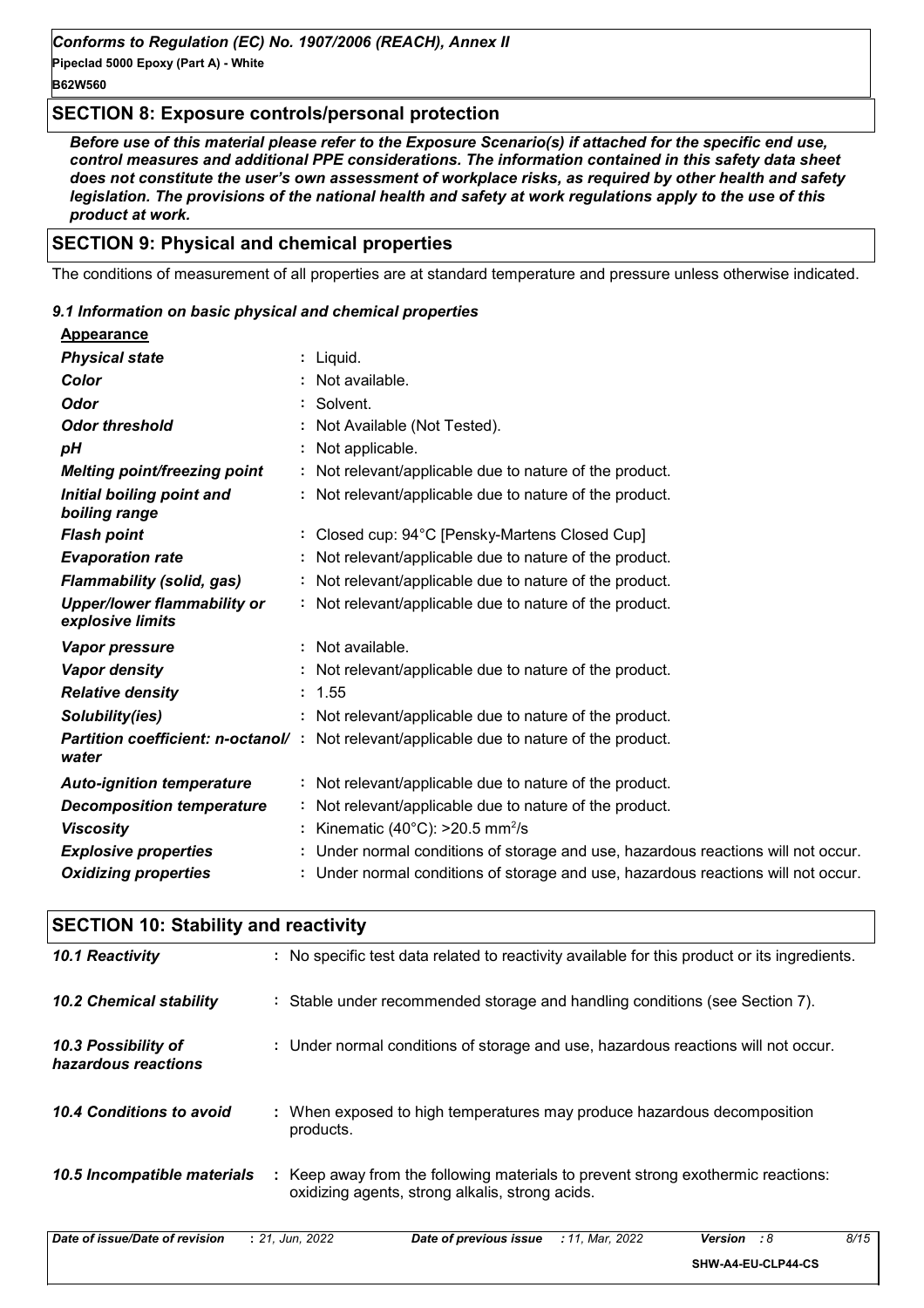#### **B62W560**

#### **SECTION 10: Stability and reactivity**

| <b>10.6 Hazardous</b>  | Decomposition products may include the following materials: carbon monoxide, |
|------------------------|------------------------------------------------------------------------------|
| decomposition products | carbon dioxide, smoke, oxides of nitrogen.                                   |

#### *Refer to Section 7: HANDLING AND STORAGE and Section 8: EXPOSURE CONTROLS/PERSONAL PROTECTION for additional handling information and protection of employees.*

#### **SECTION 11: Toxicological information**

#### *11.1 Information on toxicological effects*

There are no data available on the mixture itself. Procedure used to derive the classification according to Regulation (EC) No. 1272/2008 [CLP/GHS]. See Sections 2 and 3 for details.

Exposure to component solvent vapor concentrations in excess of the stated occupational exposure limit may result in adverse health effects such as mucous membrane and respiratory system irritation and adverse effects on the kidneys, liver and central nervous system. Symptoms and signs include headache, dizziness, fatigue, muscular weakness, drowsiness and, in extreme cases, loss of consciousness.

Solvents may cause some of the above effects by absorption through the skin. Repeated or prolonged contact with the mixture may cause removal of natural fat from the skin, resulting in non-allergic contact dermatitis and absorption through the skin.

If splashed in the eyes, the liquid may cause irritation and reversible damage.

Ingestion may cause nausea, diarrhea and vomiting.

This takes into account, where known, delayed and immediate effects and also chronic effects of components from short-term and long-term exposure by oral, inhalation and dermal routes of exposure and eye contact.

Contains bis-[4-(2,3-epoxipropoxi)phenyl]propane. May produce an allergic reaction.

#### **Acute toxicity**

| <b>Product/ingredient name</b> | <b>Result</b> | <b>Species</b> | <b>Dose</b> | <b>Exposure</b> |
|--------------------------------|---------------|----------------|-------------|-----------------|
| 4-Nonylphenol                  | LD50 Oral     | Rat            | 1300 mg/kg  |                 |
| Epoxy Polymer                  | LD50 Dermal   | Rabbit         | 20 g/kg     |                 |
| Organosilane Ester             | LD50 Oral     | Rat            | 7.01 g/kg   | -               |

#### **Acute toxicity estimates**

| Route | <b>ATE value</b> |
|-------|------------------|
| Oral  | 18024.45 mg/kg   |

#### **Irritation/Corrosion**

| Product/ingredient name        | <b>Result</b>          |                        | <b>Score</b><br><b>Species</b> | <b>Exposure</b>  | <b>Observation</b> |
|--------------------------------|------------------------|------------------------|--------------------------------|------------------|--------------------|
| 4-Nonylphenol                  | Eyes - Severe irritant | Rabbit                 |                                | $100 \text{ mg}$ |                    |
|                                | Skin - Severe irritant | Rabbit                 |                                | 24 hours 500     |                    |
|                                |                        |                        |                                | mg               |                    |
| <b>Epoxy Polymer</b>           | Eyes - Severe irritant | Rabbit                 | $\overline{\phantom{0}}$       | 24 hours 2       | $\blacksquare$     |
|                                |                        |                        |                                | mg               |                    |
|                                | Skin - Mild irritant   | Rabbit                 |                                | 500 mg           |                    |
| Organosilane Ester             | Eyes - Mild irritant   | Rabbit                 |                                | $100 \text{ mg}$ |                    |
|                                | Skin - Mild irritant   | Rabbit                 | $\blacksquare$                 | 500 mg           |                    |
| Zinc Oxide                     | Eyes - Mild irritant   | Rabbit                 | ٠                              | 24 hours 500     |                    |
|                                |                        |                        |                                | mg               |                    |
|                                | Skin - Mild irritant   | Rabbit                 | $\blacksquare$                 | 24 hours 500     |                    |
|                                |                        |                        |                                | mg               |                    |
| <b>Conclusion/Summary</b>      | : Not available.       |                        |                                |                  |                    |
| <b>Sensitization</b>           |                        |                        |                                |                  |                    |
| No data available              |                        |                        |                                |                  |                    |
| <b>Conclusion/Summary</b>      | : Not available.       |                        |                                |                  |                    |
| <b>Mutagenicity</b>            |                        |                        |                                |                  |                    |
| Date of issue/Date of revision | : 21, Jun, 2022        | Date of previous issue | : 11, Mar, 2022                | Version          | 9/15<br>:8         |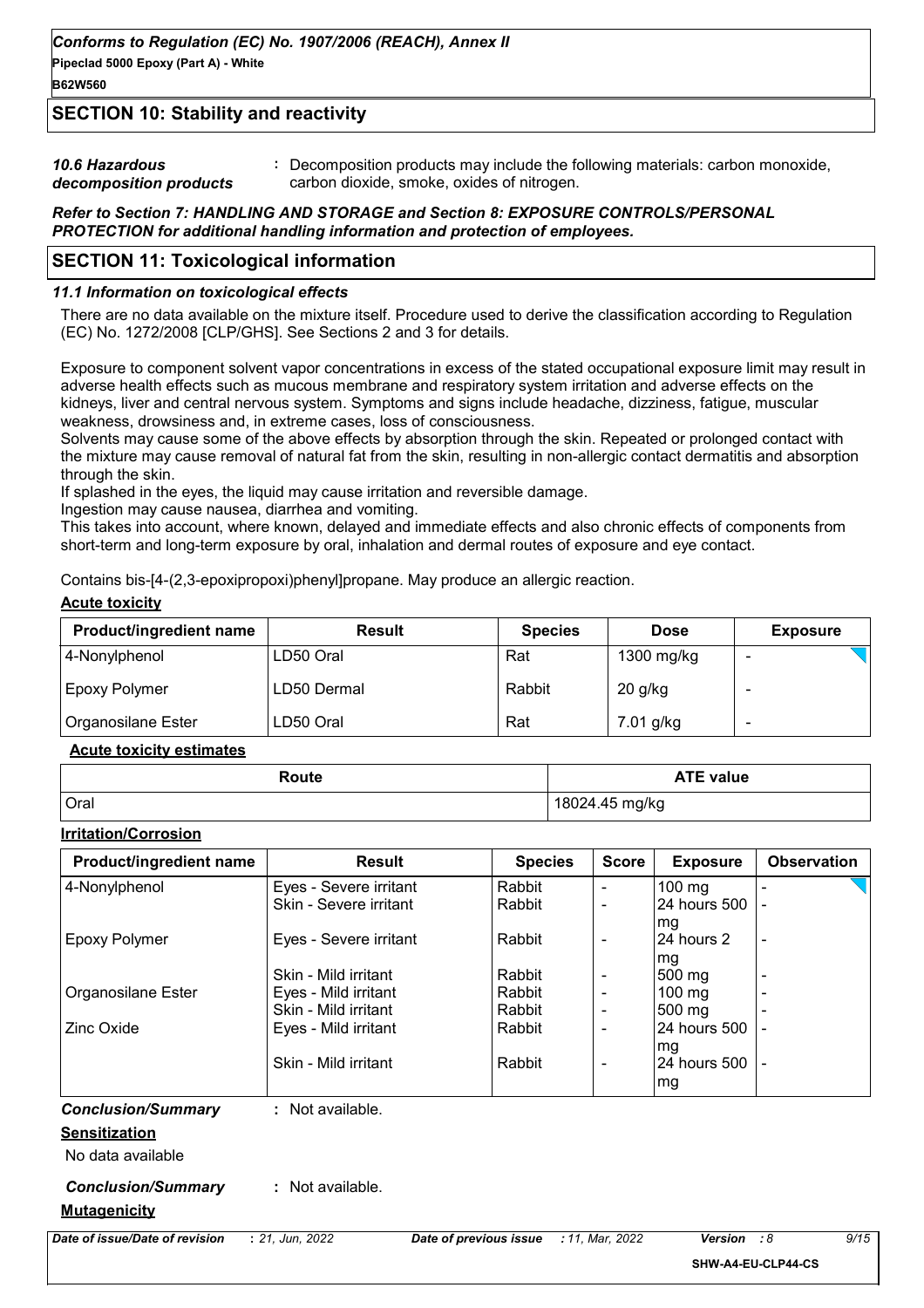#### **SECTION 11: Toxicological information**

No data available

#### **Carcinogenicity**

No data available

#### **Reproductive toxicity**

No data available

#### **Teratogenicity**

No data available

#### **Specific target organ toxicity (single exposure)**

| Product/ingredient name                            | Category | Route of<br>exposure | <b>Target organs</b> |
|----------------------------------------------------|----------|----------------------|----------------------|
| No data available                                  |          |                      |                      |
| Specific target organ toxicity (repeated exposure) |          |                      |                      |
| Product/ingredient name                            | Category | Route of<br>exposure | <b>Target organs</b> |
| No data available                                  |          |                      |                      |
| <b>Aspiration hazard</b>                           |          |                      |                      |
| Product/ingredient name                            |          | <b>Result</b>        |                      |
| No data available                                  |          |                      |                      |

#### *Other information* **:**

: Not available.

#### **SECTION 12: Ecological information**

#### *12.1 Toxicity*

There are no data available on the mixture itself. Do not allow to enter drains or watercourses.

Procedure used to derive the classification according to Regulation (EC) No. 1272/2008 [CLP/GHS]. See Sections 2 and 3 for details.

| Product/ingredient name | <b>Result</b>                        | <b>Species</b>                             | <b>Exposure</b>  |
|-------------------------|--------------------------------------|--------------------------------------------|------------------|
| 4-Nonylphenol           | Acute EC50 0.03 mg/l Marine water    | Algae - Skeletonema costatum               | 72 hours $\sqrt$ |
|                         | Acute EC50 0.027 mg/l Marine water   | Algae - Skeletonema costatum               | 96 hours         |
|                         | Acute EC50 0.044 mg/l                | Crustaceans - Moina                        | 48 hours         |
|                         |                                      | macrocopa                                  |                  |
|                         | Acute LC50 17 µg/l Marine water      | Fish - Pleuronectes americanus<br>- Larvae | 96 hours         |
|                         | Chronic EC10 0.012 mg/l Marine water | Algae - Skeletonema costatum               | 96 hours         |
|                         | Chronic NOEC 5 µg/l Fresh water      | Crustaceans - Gammarus<br>fossarum - Adult | 21 days          |
|                         | Chronic NOEC 7.4 µg/l Fresh water    | Fish - Pimephales promelas -<br>Embryo     | 33 days          |
| Zinc Phosphate          | Acute LC50 90 µg/l Fresh water       | Fish - Oncorhynchus mykiss                 | 96 hours         |
| Zinc Oxide              | Acute IC50 1.85 mg/l Marine water    | Algae - Skeletonema costatum               | 96 hours         |
|                         | Acute LC50 98 µg/l Fresh water       | Daphnia - Daphnia magna -<br>Neonate       | 48 hours         |
|                         | Acute LC50 1.1 ppm Fresh water       | Fish - Oncorhynchus mykiss                 | 96 hours         |

#### *12.2 Persistence and degradability*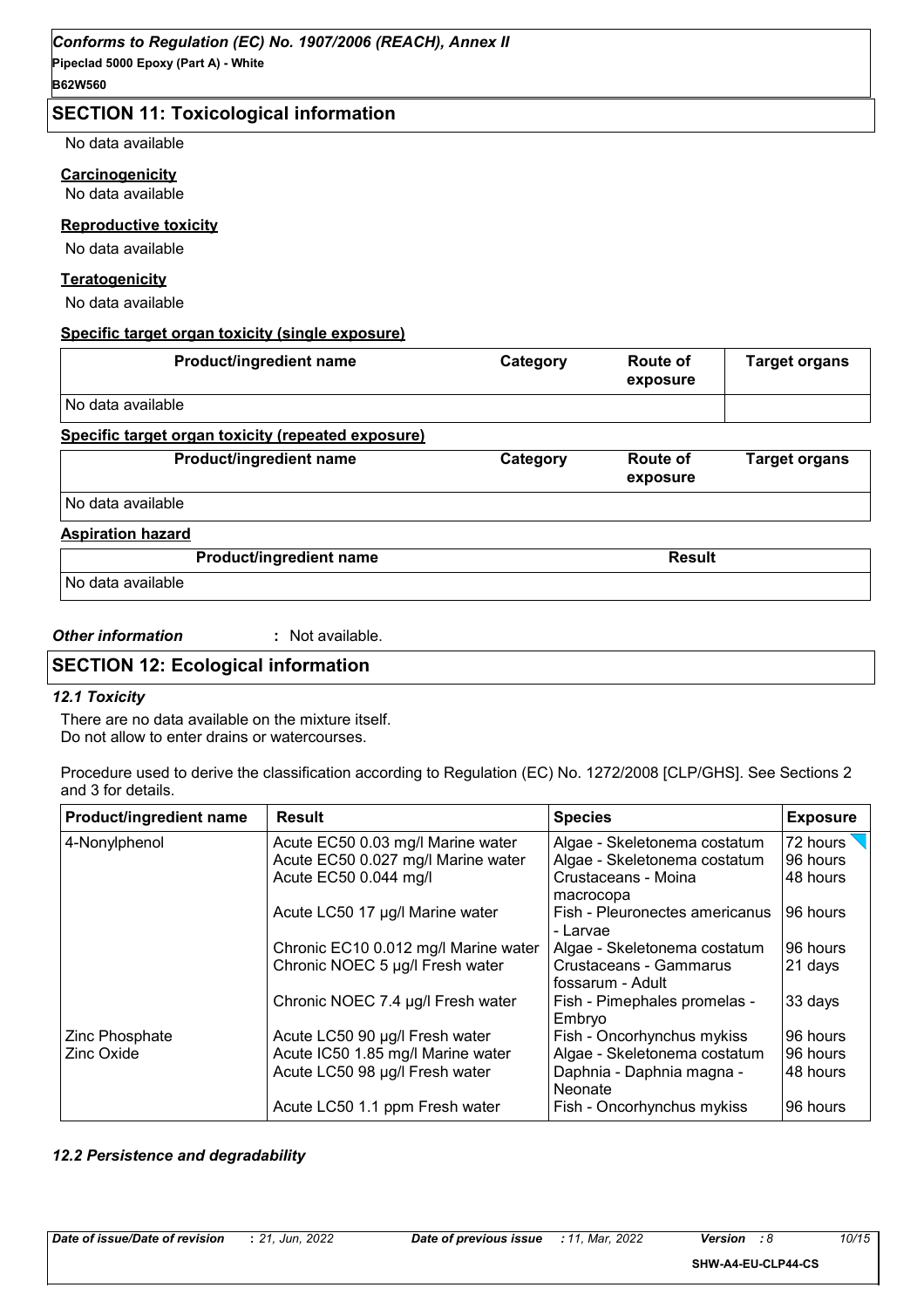#### **B62W560**

#### **SECTION 12: Ecological information**

| <b>Product/ingredient name</b> | Test                     | Result |                   | <b>Dose</b> | l Inoculum              |
|--------------------------------|--------------------------|--------|-------------------|-------------|-------------------------|
| No data available              |                          |        |                   |             |                         |
| <b>Conclusion/Summary</b>      | : Not available.         |        |                   |             |                         |
| <b>Product/ingredient name</b> | <b>Aquatic half-life</b> |        | <b>Photolysis</b> |             | <b>Biodegradability</b> |
| No data available              |                          |        |                   |             |                         |

#### *12.3 Bioaccumulative potential*

| <b>Product/ingredient name</b> | $\mathsf{LoaP}_\mathsf{ow}$ | <b>BCF</b> | <b>Potential</b> |
|--------------------------------|-----------------------------|------------|------------------|
| 4-Nonylphenol                  |                             | 740        | high             |
| Zinc Phosphate                 |                             | 60960      | high             |
| <b>Zinc Oxide</b>              |                             | 28960      | high             |

| 12.4 Mobility in soil                            |                  |
|--------------------------------------------------|------------------|
| <b>Soil/water partition</b><br>coefficient (Koc) | : Not available. |
| <b>Mobility</b>                                  | : Not available. |

#### *12.5 Results of PBT and vPvB assessment*

This mixture does not contain any substances that are assessed to be a PBT or a vPvB.

|                            | : Avoid dispersal of spilled material and runoff and contact with soil, waterways,<br>drains and sewers. |
|----------------------------|----------------------------------------------------------------------------------------------------------|
| 12.6 Other adverse effects | : No known significant effects or critical hazards.                                                      |

### **SECTION 13: Disposal considerations**

| 13.1 Waste treatment methods      |                                                                                                                                                                                                                                                                                                                                                                                                                                                                                                                                                      |
|-----------------------------------|------------------------------------------------------------------------------------------------------------------------------------------------------------------------------------------------------------------------------------------------------------------------------------------------------------------------------------------------------------------------------------------------------------------------------------------------------------------------------------------------------------------------------------------------------|
| <b>Product</b>                    |                                                                                                                                                                                                                                                                                                                                                                                                                                                                                                                                                      |
| <b>Methods of disposal</b>        | : The generation of waste should be avoided or minimized wherever possible.<br>Disposal of this product, solutions and any by-products should at all times comply<br>with the requirements of environmental protection and waste disposal legislation<br>and any regional local authority requirements. Dispose of surplus and non-<br>recyclable products via a licensed waste disposal contractor. Waste should not be<br>disposed of untreated to the sewer unless fully compliant with the requirements of<br>all authorities with jurisdiction. |
| Hazardous waste                   | : Yes.                                                                                                                                                                                                                                                                                                                                                                                                                                                                                                                                               |
| European waste<br>catalogue (EWC) | : waste paint and varnish containing organic solvents or other hazardous substances<br>08 01 11*                                                                                                                                                                                                                                                                                                                                                                                                                                                     |
| <b>Disposal considerations</b>    | Do not allow to enter drains or watercourses.<br>Dispose of according to all federal, state and local applicable regulations.<br>If this product is mixed with other wastes, the original waste product code may no<br>longer apply and the appropriate code should be assigned.<br>For further information, contact your local waste authority.                                                                                                                                                                                                     |
| Packaging                         |                                                                                                                                                                                                                                                                                                                                                                                                                                                                                                                                                      |
| <b>Methods of disposal</b>        | : The generation of waste should be avoided or minimized wherever possible. Waste<br>packaging should be recycled. Incineration or landfill should only be considered<br>when recycling is not feasible.                                                                                                                                                                                                                                                                                                                                             |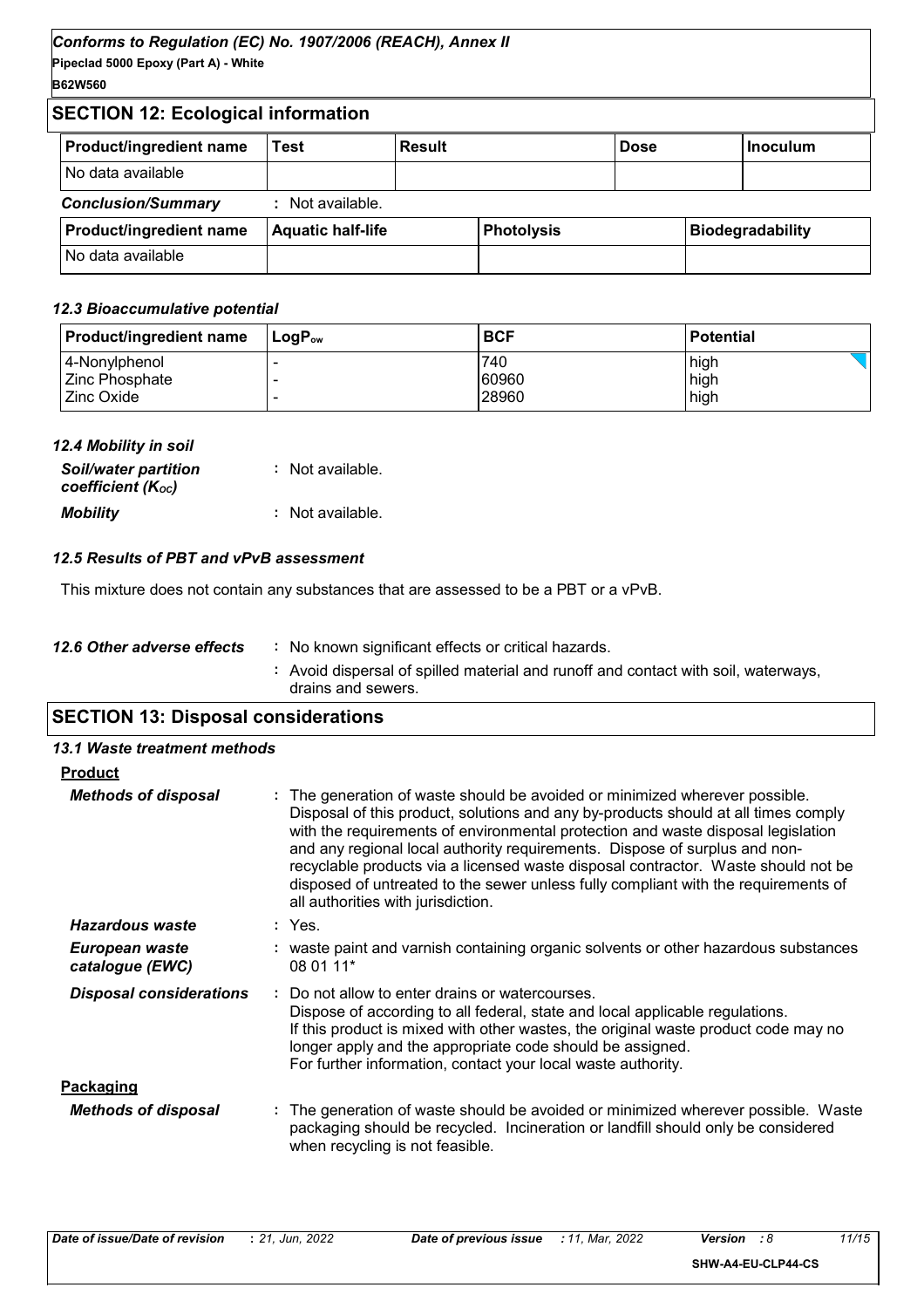#### **SECTION 13: Disposal considerations** *Special precautions* **:** This material and its container must be disposed of in a safe way. Care should be taken when handling emptied containers that have not been cleaned or rinsed out. Empty containers or liners may retain some product residues. Avoid dispersal of spilled material and runoff and contact with soil, waterways, drains and sewers. *Disposal considerations* **:** Using information provided in this safety data sheet, advice should be obtained from the relevant waste authority on the classification of empty containers. Empty containers must be scrapped or reconditioned. Dispose of containers contaminated by the product in accordance with local or national legal provisions. *European waste catalogue (EWC)* **:** packaging containing residues of or contaminated by hazardous substances 15 01 10\*

#### **SECTION 14: Transport information**

|                                                 | <b>ADR/RID</b>                                                                                                                     | <b>IMDG</b>                                                                                                                                       | <b>IATA</b>                                                                                                          |
|-------------------------------------------------|------------------------------------------------------------------------------------------------------------------------------------|---------------------------------------------------------------------------------------------------------------------------------------------------|----------------------------------------------------------------------------------------------------------------------|
| 14.1 UN number                                  | <b>UN3066</b>                                                                                                                      | <b>UN3066</b>                                                                                                                                     | <b>UN3066</b>                                                                                                        |
| 14.2 UN proper<br>shipping name                 | <b>PAINT</b>                                                                                                                       | PAINT. Marine pollutant<br>(4-Nonylphenol, Zinc<br>Phosphate)                                                                                     | <b>PAINT</b>                                                                                                         |
| 14.3 Transport<br>Hazard Class(es)/<br>Label(s) | 8<br>¥⊿                                                                                                                            | 8<br>y                                                                                                                                            | 8                                                                                                                    |
| 14.4 Packing<br>group                           | III                                                                                                                                | Ш                                                                                                                                                 | $\mathbf{III}$                                                                                                       |
| 14.5<br><b>Environmental</b><br>hazards         | Yes.                                                                                                                               | Yes.                                                                                                                                              | Yes. The environmentally<br>hazardous substance mark is<br>not required.                                             |
| <b>Additional</b><br>information                | The environmentally<br>hazardous substance mark is<br>not required when transported<br>in sizes of ≤5 L or ≤5 kg.<br>Tunnel code E | The marine pollutant mark is $\sqrt{}$<br>not required when transported<br>in sizes of ≤5 L or ≤5 kg.<br><b>Emergency schedules F-A,</b><br>$S-B$ | The environmentally<br>hazardous substance mark<br>may appear if required by<br>other transportation<br>regulations. |

**14.6 Special precautions for : Transport within user's premises: always transport in closed containers that are** *user* upright and secure. Ensure that persons transporting the product know what to do in the event of an accident or spillage.

*14.7 Transport in bulk according to IMO instruments*

**:** Not applicable.

*Multi-modal shipping descriptions are provided for informational purposes and do not consider container sizes. The presence of a shipping description for a particular mode of transport (sea, air, etc.), does not indicate that the product is packaged suitably for that mode of transport. All packaging must be reviewed for suitability prior to shipment, and compliance with the applicable regulations is the sole responsibility of the person offering the product for transport. People loading and unloading dangerous goods must be trained on all of the risks deriving from the substances and on all actions in case of emergency situations.*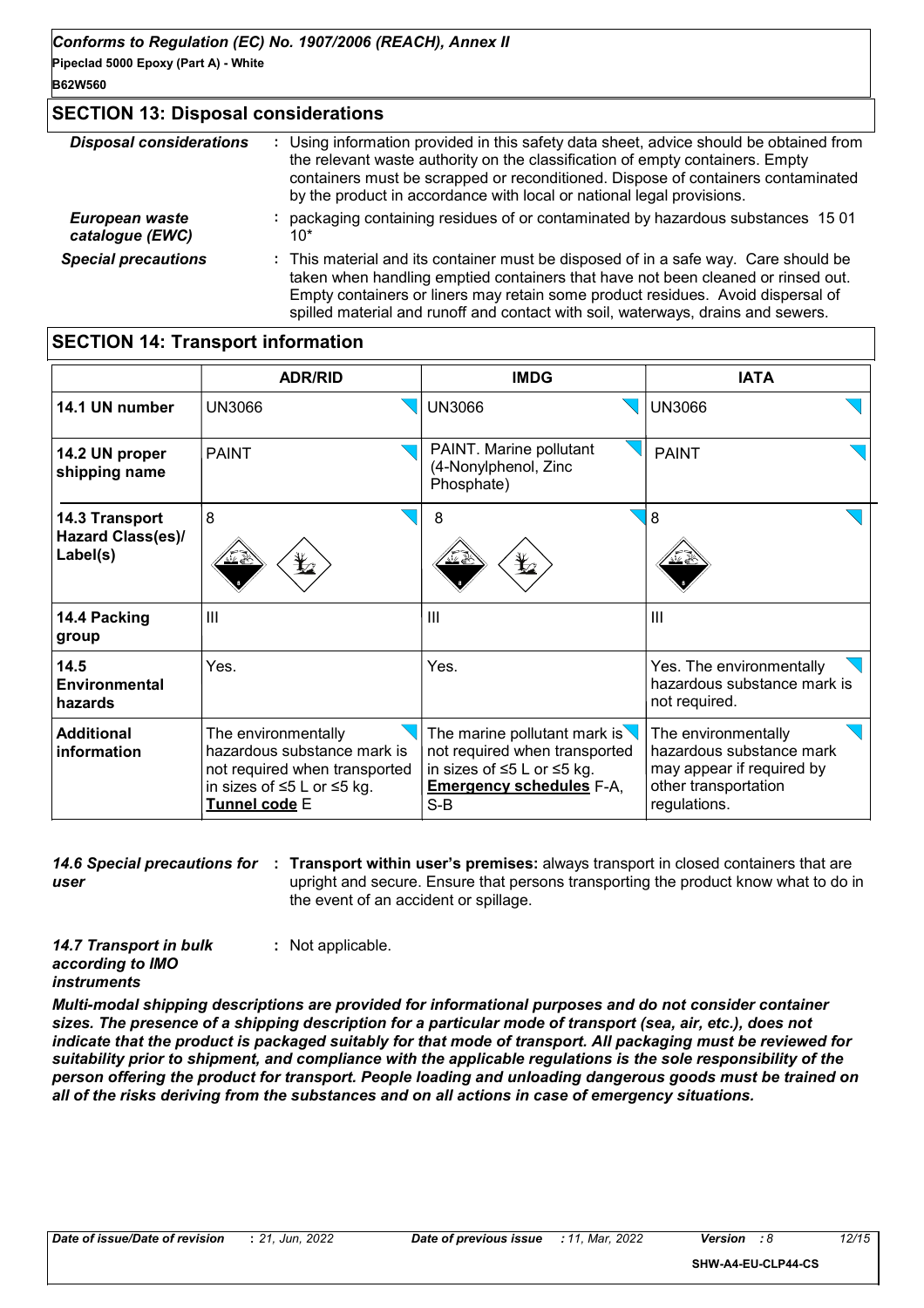#### **SECTION 15: Regulatory information**

#### *15.1 Safety, health and environmental regulations/legislation specific for the substance or mixture* **EU Regulation (EC) No. 1907/2006 (REACH)**

#### **Annex XIV - List of substances subject to authorization**

#### **Annex XIV**

None of the components are listed.

**Substances of very high concern**

| Ingredient name | Intrinsic property                                    | <b>Status</b> | <b>Reference</b><br><b>Inumber</b> | Date of<br>revision |
|-----------------|-------------------------------------------------------|---------------|------------------------------------|---------------------|
| 4-Nonylphenol   | Substance of<br>equivalent concern for<br>environment | Candidate     | ED/169/2012 12/19/2012             |                     |

#### **Other EU regulations**

| VOC content (2010/75/EU) : 0.15 w/w |  |         |  |
|-------------------------------------|--|---------|--|
|                                     |  | 2 $q/l$ |  |

#### *Seveso Directive*

This product may add to the calculation for determining whether a site is within the scope of the Seveso Directive on major accident hazards.

#### **National regulations**

| <b>15.2 Chemical Safety</b> | : No Chemical Safety Assessment has been carried out. |
|-----------------------------|-------------------------------------------------------|
| Assessment                  |                                                       |

#### **SECTION 16: Other information**

|                                                          | $\triangleright$ Indicates information that has changed from previously issued version.                                                                                                                                                                                                                                                                                                                                                                                                                                                                                                    |
|----------------------------------------------------------|--------------------------------------------------------------------------------------------------------------------------------------------------------------------------------------------------------------------------------------------------------------------------------------------------------------------------------------------------------------------------------------------------------------------------------------------------------------------------------------------------------------------------------------------------------------------------------------------|
| <b>Abbreviations and</b><br>acronyms                     | $:$ ATE = Acute Toxicity Estimate<br>CLP = Classification, Labelling and Packaging Regulation [Regulation (EC) No.<br>1272/2008]<br>DMEL = Derived Minimal Effect Level<br>DNEL = Derived No Effect Level<br>EUH statement = CLP-specific Hazard statement<br>PBT = Persistent, Bioaccumulative and Toxic<br>PNEC = Predicted No Effect Concentration<br><b>RRN = REACH Registration Number</b><br>vPvB = Very Persistent and Very Bioaccumulative<br>$N/A = Not available$                                                                                                                |
| <b>Key literature references</b><br>and sources for data | : Regulation (EC) No. 1272/2008 [CLP]<br>ADR = The European Agreement concerning the International Carriage of<br>Dangerous Goods by Road<br>IATA = International Air Transport Association<br><b>IMDG = International Maritime Dangerous Goods</b><br>Conforms to Regulation (EC) No. 1907/2006 (REACH), Annex II, as amended by<br>Commission Regulation (EU) 2015/830<br>Directive 2012/18/EU, and relative amendments & additions<br>Directive 2008/98/EC, and relative amendments & additions<br>Directive 2009/161/EU, and relative amendments & additions<br><b>CEPE Guidelines</b> |

#### **Procedure used to derive the classification according to Regulation (EC) No. 1272/2008 [CLP/GHS]**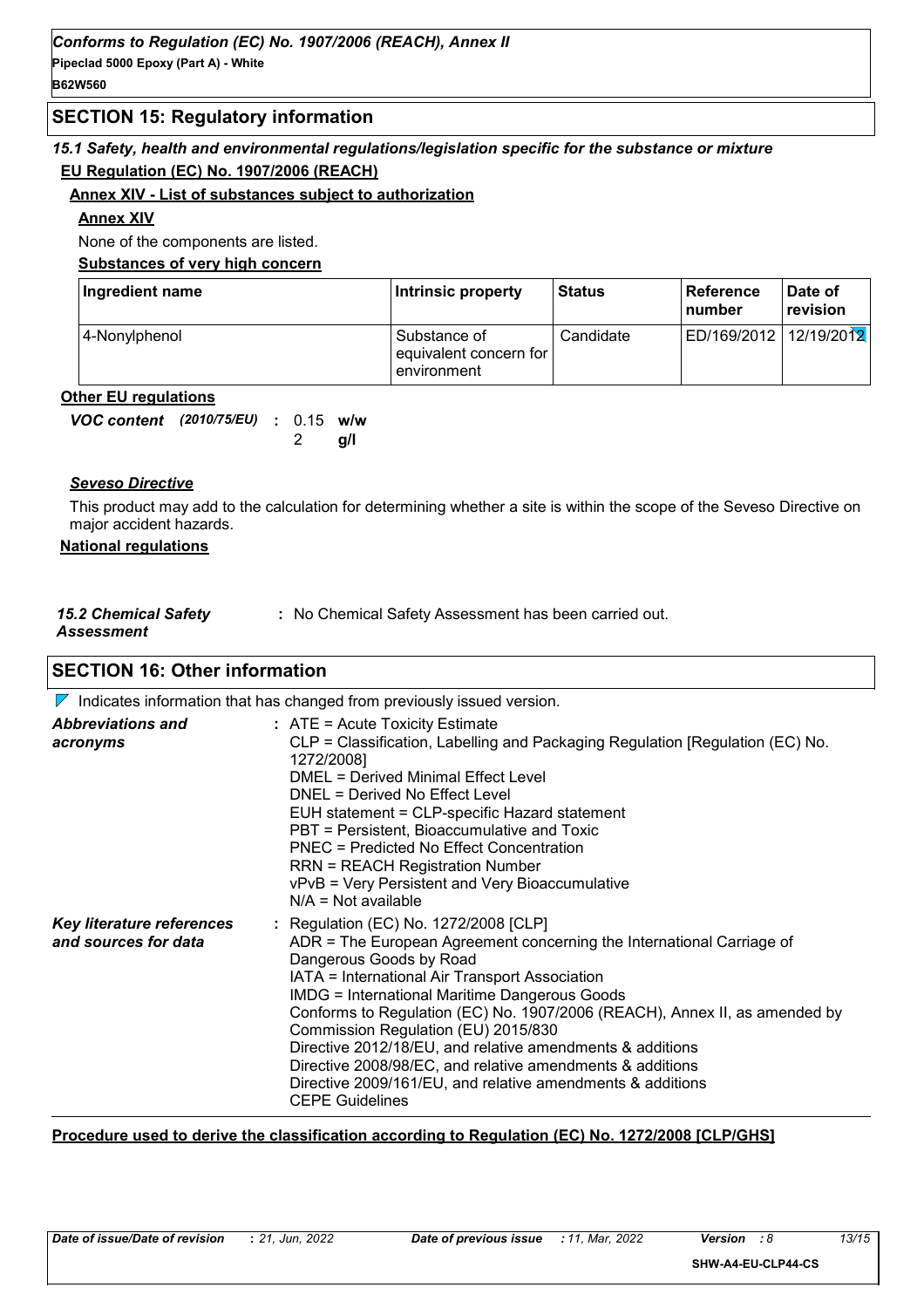| B62W560                                                                                                                              |                                                                                                                                                                                                                                                                                                                                                                                                                                                                                                                                                                                                                                      |
|--------------------------------------------------------------------------------------------------------------------------------------|--------------------------------------------------------------------------------------------------------------------------------------------------------------------------------------------------------------------------------------------------------------------------------------------------------------------------------------------------------------------------------------------------------------------------------------------------------------------------------------------------------------------------------------------------------------------------------------------------------------------------------------|
| <b>SECTION 16: Other information</b>                                                                                                 |                                                                                                                                                                                                                                                                                                                                                                                                                                                                                                                                                                                                                                      |
|                                                                                                                                      | <b>Classification</b><br><b>Justification</b>                                                                                                                                                                                                                                                                                                                                                                                                                                                                                                                                                                                        |
| Skin Corr. 1B, H314<br>Eye Dam. 1, H318<br>Skin Sens. 1, H317<br>Repr. 2, H361fd<br>Aquatic Acute 1, H400<br>Aquatic Chronic 1, H410 | <b>Calculation method</b><br>Calculation method<br>Calculation method<br>Calculation method<br>Calculation method<br>Calculation method                                                                                                                                                                                                                                                                                                                                                                                                                                                                                              |
| <b>Full text of abbreviated H</b><br><b>statements</b>                                                                               | : H302<br>Harmful if swallowed.<br>H314<br>Causes severe skin burns and eye damage.<br>H315<br>Causes skin irritation.<br>H317<br>May cause an allergic skin reaction.<br>H318<br>Causes serious eye damage.<br>H319<br>Causes serious eye irritation.<br>H361<br>Suspected of damaging fertility or the unborn child.<br>H361fd<br>Suspected of damaging fertility. Suspected of damaging the<br>unborn child.<br>Very toxic to aquatic life.<br>H400<br>H410<br>Very toxic to aquatic life with long lasting effects.<br>H411<br>Toxic to aquatic life with long lasting effects.                                                  |
| <b>Full text of classifications</b><br>[CLP/GHS]                                                                                     | $:$ Acute Tox, 4<br><b>ACUTE TOXICITY - Category 4</b><br><b>AQUATIC HAZARD (ACUTE) - Category 1</b><br>Aquatic Acute 1<br>AQUATIC HAZARD (LONG-TERM) - Category 1<br>Aquatic Chronic 1<br><b>Aquatic Chronic 2</b><br>AQUATIC HAZARD (LONG-TERM) - Category 2<br>Eye Dam. 1<br>SERIOUS EYE DAMAGE/ EYE IRRITATION - Category 1<br>Eye Irrit. 2<br>SERIOUS EYE DAMAGE/ EYE IRRITATION - Category 2<br>Repr. 2<br><b>TOXIC TO REPRODUCTION - Category 2</b><br>Skin Corr. 1B<br>SKIN CORROSION/IRRITATION - Category 1B<br>Skin Irrit. 2<br>SKIN CORROSION/IRRITATION - Category 2<br>Skin Sens. 1<br>SKIN SENSITIZATION - Category 1 |
| <b>Date of printing</b>                                                                                                              | $: 21,$ Jun, 2022.                                                                                                                                                                                                                                                                                                                                                                                                                                                                                                                                                                                                                   |
| Date of issue/Date of<br>revision                                                                                                    | : 21, Jun, 2022                                                                                                                                                                                                                                                                                                                                                                                                                                                                                                                                                                                                                      |
| Date of previous issue                                                                                                               | : 11, Mar, 2022                                                                                                                                                                                                                                                                                                                                                                                                                                                                                                                                                                                                                      |
|                                                                                                                                      | : If there is no previous validation date please contact your supplier for more<br>information.                                                                                                                                                                                                                                                                                                                                                                                                                                                                                                                                      |
| <b>Version</b>                                                                                                                       | : 8                                                                                                                                                                                                                                                                                                                                                                                                                                                                                                                                                                                                                                  |

#### **Notice to reader**

*It is recommended that each customer or recipient of this Safety Data Sheet (SDS) study it carefully and consult resources, as necessary or appropriate, to become aware of and understand the data contained in this SDS and any hazards associated with the product. This information is provided in good faith and believed to be accurate as of the effective date herein. However, no warranty, express or implied, is given. The information presented here applies only to the product as shipped. The addition of any material can change the composition, hazards and risks of the product. Products shall not be repackaged, modified, or tinted except*  as specifically instructed by the manufacturer, including but not limited to the incorporation of products not *specified by the manufacturer, or the use or addition of products in proportions not specified by the manufacturer. Regulatory requirements are subject to change and may differ between various locations and jurisdictions. The customer/buyer/user is responsible to ensure that his activities comply with all country, federal, state, provincial or local laws. The conditions for use of the product are not under the control of the manufacturer; the customer/buyer/user is responsible to determine the conditions necessary for the safe use of this product. The customer/buyer/user should not use the product for any purpose other than the purpose shown in the applicable section of this SDS without first referring to the supplier and obtaining written handling instructions. Due to the proliferation of sources for information such as manufacturer-specific SDS, the manufacturer cannot be responsible for SDSs obtained from any other source.*